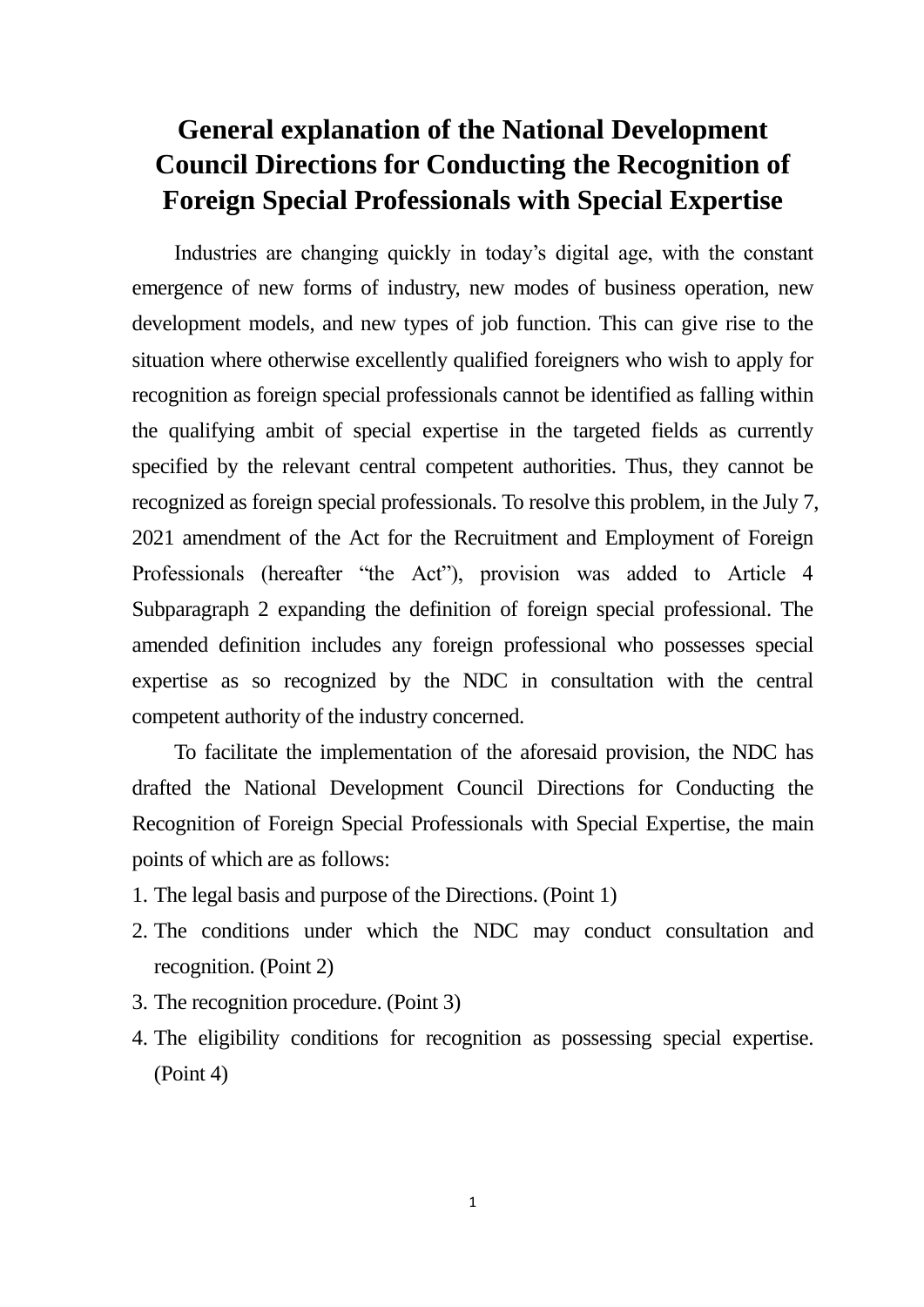## **National Development Council Directions for Conducting the Recognition of Foreign Special Professionals with Special Expertise**

| Provisions                                                                                                                                                                                                                                                                                                                                                                                                                                                                                                                                                             | Explanation                                                                                                                                                                                                                                                                                                                                                                                                           |
|------------------------------------------------------------------------------------------------------------------------------------------------------------------------------------------------------------------------------------------------------------------------------------------------------------------------------------------------------------------------------------------------------------------------------------------------------------------------------------------------------------------------------------------------------------------------|-----------------------------------------------------------------------------------------------------------------------------------------------------------------------------------------------------------------------------------------------------------------------------------------------------------------------------------------------------------------------------------------------------------------------|
| These Directions are established by the<br>1.<br>National Development Council (hereafter<br>"the Council") for the purpose of<br>conducting the recognition of special<br>expertise in accordance with the<br>provisions of the second part of Article 4<br>Subparagraph 2 of the Act for the<br>Recruitment and Employment of Foreign<br>Professionals (hereafter "the Act").                                                                                                                                                                                         | The purpose and basis of establishment.                                                                                                                                                                                                                                                                                                                                                                               |
| Where a foreign professional applies for<br>2.<br>an Employment Gold Card, or in respect<br>of some other matter, as being a foreign<br>special professional who possesses<br>special expertise in a field specified in the<br>first part of Article 4 Subparagraph 2 of<br>the Act, and is not recognized by the<br>central competent authority of the<br>industry concerned as belonging to said<br>field, recognition of the applicant's<br>special expertise may be conducted by the<br>Council as prescribed in the second part<br>of the aforesaid subparagraph. | 1. Sets forth clear provision for<br>consultation and recognition by the<br>NDC.<br>2. The "some other matter" referred to<br>here includes application for a foreign<br>special professional's employment<br>permit and other applications that<br>require qualification as a foreign special<br>professional under the provisions of the<br>Act.                                                                    |
| 3. In conducting recognition of special<br>expertise as prescribed in the preceding<br>Point, the Council shall consult with the<br>central competent authority of the industry<br>concerned. The method of consultation<br>may be in writing or via the Internet or by<br>convening a meeting.                                                                                                                                                                                                                                                                        | Specifies that the NDC must consult with<br>the central competent authority of the<br>industry concerned when conducting the<br>recognition of special expertise as<br>prescribed in the second part of Article 4<br>Subparagraph 2 of the Act for the<br>Recruitment and Employment of Foreign<br>Professionals. Also prescribes that such<br>consultation may be conducted in writing<br>or by convening a meeting. |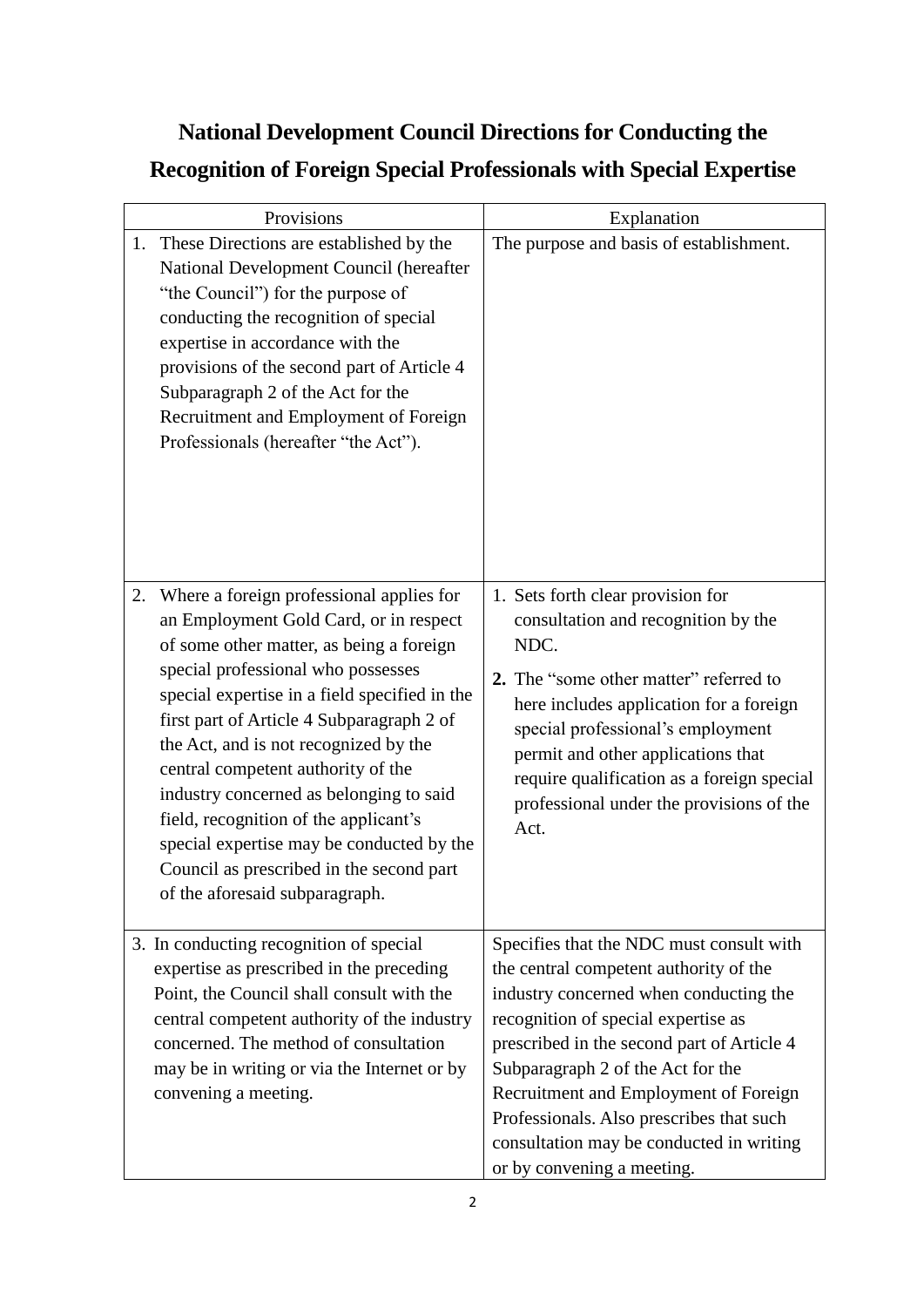4. One who can be placed in a qualifying field as a result of consultation under the preceding Point shall be referred to the central authority in charge of that field to determine whether they qualify as a foreign special professional according to that authority's announced determinants of special expertise.

One who cannot be placed in a qualifying field as a result of consultation under the preceding Point, and who meets any of the conditions listed below, shall be recognized by the Council as a foreign special professional:

- (1) The winner of a Nobel Prize, Tang Prize, Wolf Prize, Fields Medal, or other comparable international award.
- (2) A professional at the level of National Academician.
- (3) Has served or is currently serving as a researcher in a corporate enterprise or a non-profit organization, and has distinctive ability or outstanding performance in an area of expertise for which research talent is pressingly needed in our country.
- (4) Has obtained a doctoral degree from a public or private university in our country or from a foreign university that meets the academic qualification recognition requirements, and possesses key skills for the development of a domestic key industry, and has upward of four years of relevant work experience.
- (5) Is qualified as a foreign attorney or skilled in a foreign specialist field of medicine, and plans to invest their expert knowledge or skills in the development of a key industry in our country.
- 1. Paragraph 1 prescribes the method of recognition in cases where the consultation determines that the applicant can be considered as belonging to a qualifying field. Paragraph 2 sets forth the conditions for recognition by the NDC under these Directions in cases where the applicant cannot be placed in a qualifying field.
- 2. Considering that each professional field encompasses an extensive range of special expertise, which would be difficult to list exhaustively, and taking account of the special expertise currently required of targeted foreign special professionals in science & technology, the economy, education, culture, the arts, sports, finance, law, architectural design, and other fields, Subparagraphs 1 to 11 set forth an exemplifying list of relevant qualifying conditions as follows:
	- (1) The eligibility conditions set forth in Subparagraphs 1 to 3 reference items 4 to 6 of the current eligibility conditions for Foreign Special Professionals Possessing Special Expertise in Science and Technology.
	- (2) The eligibility conditions set forth in Subparagraph 4 reference the current eligibility conditions for Foreign Special Professionals Possessing Special Expertise in Science and Technology and for Foreign Special Professionals with Specialized Knowledge/Skills in the Economic Field, providing for those who have doctoral degrees and match specified credentials to also be recognized as foreign special professionals, and in line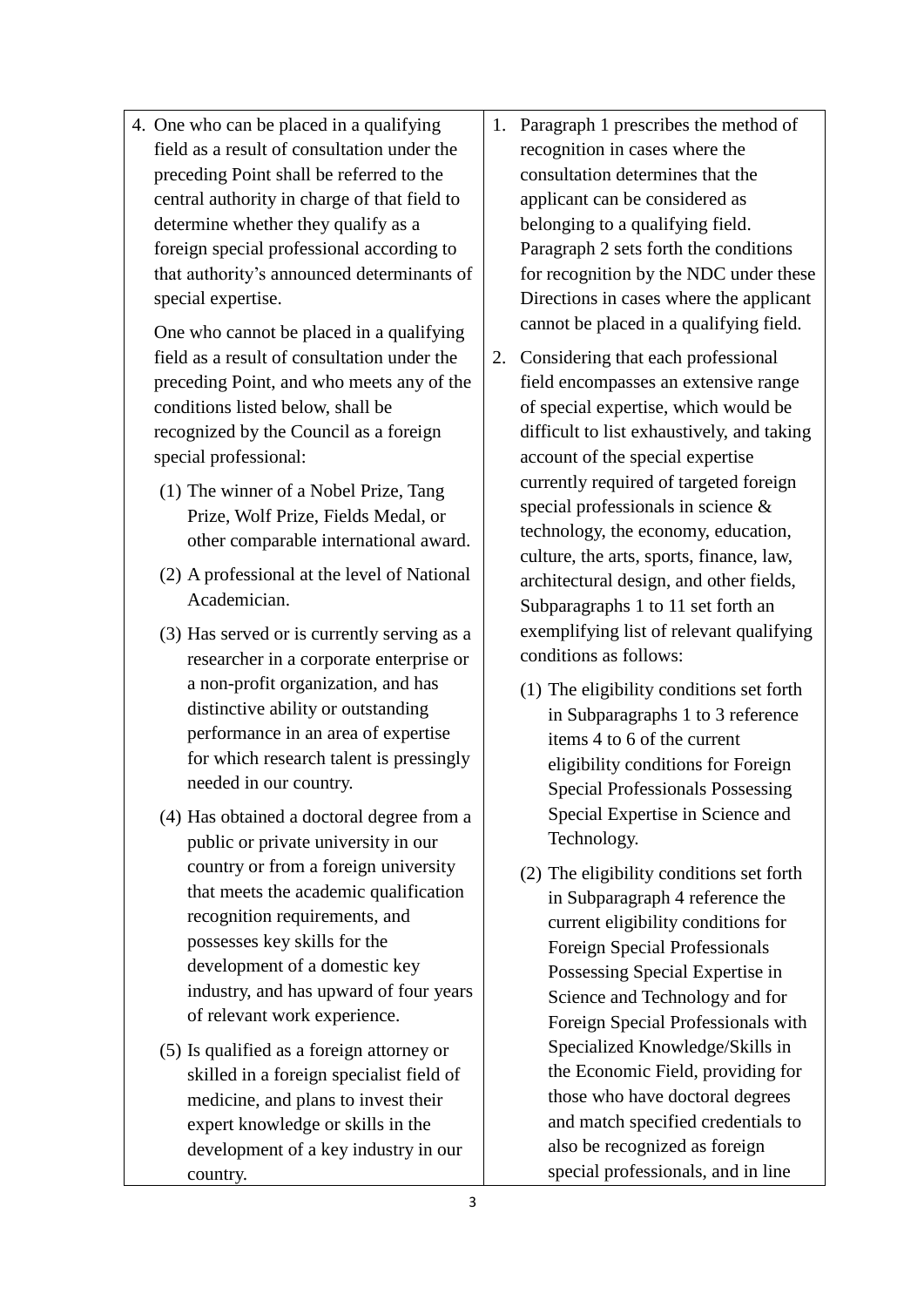- (6) Has served or is currently serving as a senior executive of a world-renowned business enterprise with annual revenue upward of US\$100 million, and has accumulated at least five years of leadership experience.
- (7) Has experience of the successful listing of a startup company in Taiwan or overseas, as a senior executive or as a core technical member of an R&D team.
- (8) Has served or is currently serving as a senior executive or as a core technical member of an R&D team in an overseas startup that has received investment upward of US\$5 million or in a Taiwan startup that has received investment upward of US\$1 million, and has accumulated at least five years of relevant work experience.
- (9) Has served as a senior executive or as a core technical member of an R&D team in an overseas startup that has been successfully merged or acquired by another company for upward of US\$5 million, and has accumulated at least five years of relevant work experience.
- (10) The head, cofounder or important technical personnel of an internationally renowned online system platform, having developed a company that averages upward of 100,000 monthly active users and has annual revenue upward of US\$100 million, and having upward of four years of relevant work experience.
- (11) Has held or currently holds an important position in an international organization, an NGO, a government organization, or a charitable

with focal targeting for the development of domestic industries, specifying that they should also possess key skills required by the targeted industries.

- (3) The provision in Subparagraph 5 takes account of transnational professional talent needs for the development of national key industries, including talent in the fields of law and medicine. To encourage such talent to come and invest their abilities in those industries, this provision stipulates that, in addition to having qualified as a foreign attorney or possessing medical expertise (not limited to having obtained national or regional medical certifications), they should also have a plan for the development of a key industry in Taiwan as a prerequisite for application under this subparagraph. Moreover, the involvement of medical expertise in our key national industries should tie in with the biomedical and precision medicine industries.
- (4) The provision in Subparagraph 6 references the second of the eligibility conditions for Foreign Special Professionals with Specialized Knowledge/Skills in the Economic Field, and the Singapore Tech. Pass eligibility condition for an applicant to "have at least five cumulative years of experience in a leading role in the development of a tech product that has at least US\$100 million annual revenue."
- (5) The provisions in Subparagraphs 7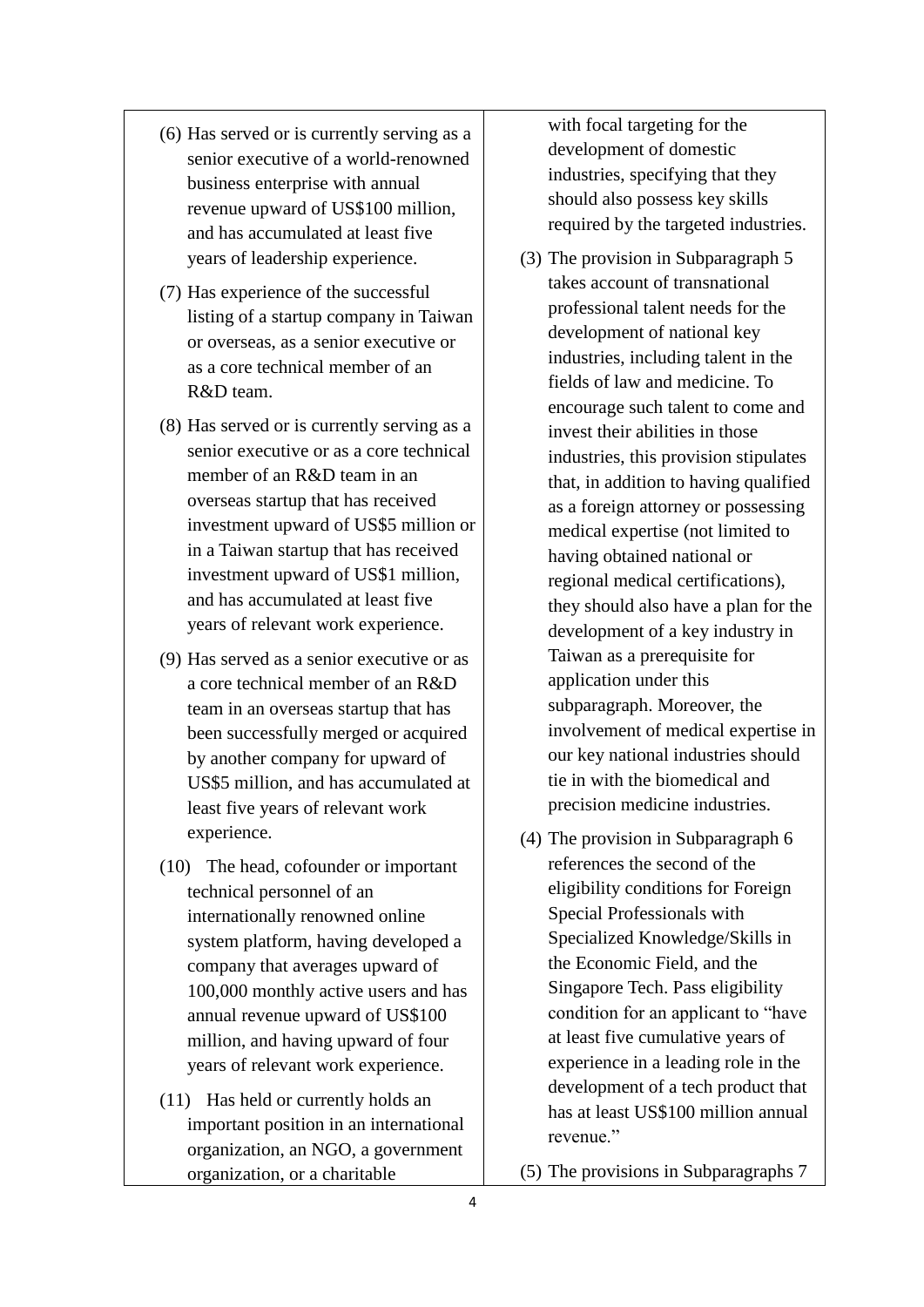institution, with above four years of relevant work experience.

(12) Has other professional skills or transnational experience for which there is a pressing need in our country, and with a current or previous most recent monthly salary of at least NT\$160,000 in this or another country.

to 9 reference items 10 to 12 of the eligibility conditions and required supporting documents for Foreign Special Professionals Possessing Special Expertise in Science and Technology, in respect of the investment thresholds for domestic and overseas startups, and the transaction thresholds for merger or acquisition by another company, and also reference the Singapore Tech. Pass eligibility condition for an applicant to "have at least five cumulative years of experience."

- (6) The provision in Subparagraph 10 references the third of the eligibility conditions for Foreign Special Professionals with Specialized Knowledge/Skills in the Economic Field, and the Singapore Tech. Pass eligibility condition re "the development of a tech product that has at least 100,000 monthly active users or at least US\$100 million annual revenue."
- (7) The provisions in Subparagraph 11 take account of the current eligibility conditions for Foreign Special Professionals Possessing Special Expertise in the Field of Culture and Arts, and in addition to broadening their scope to include recognition of the main or important members of international organizations as foreign special professionals, also pay heed to considerations of equity by further including those who have held important positions in NGOs, government organizations, or charitable institutions. Moreover, taking account of the eligibility